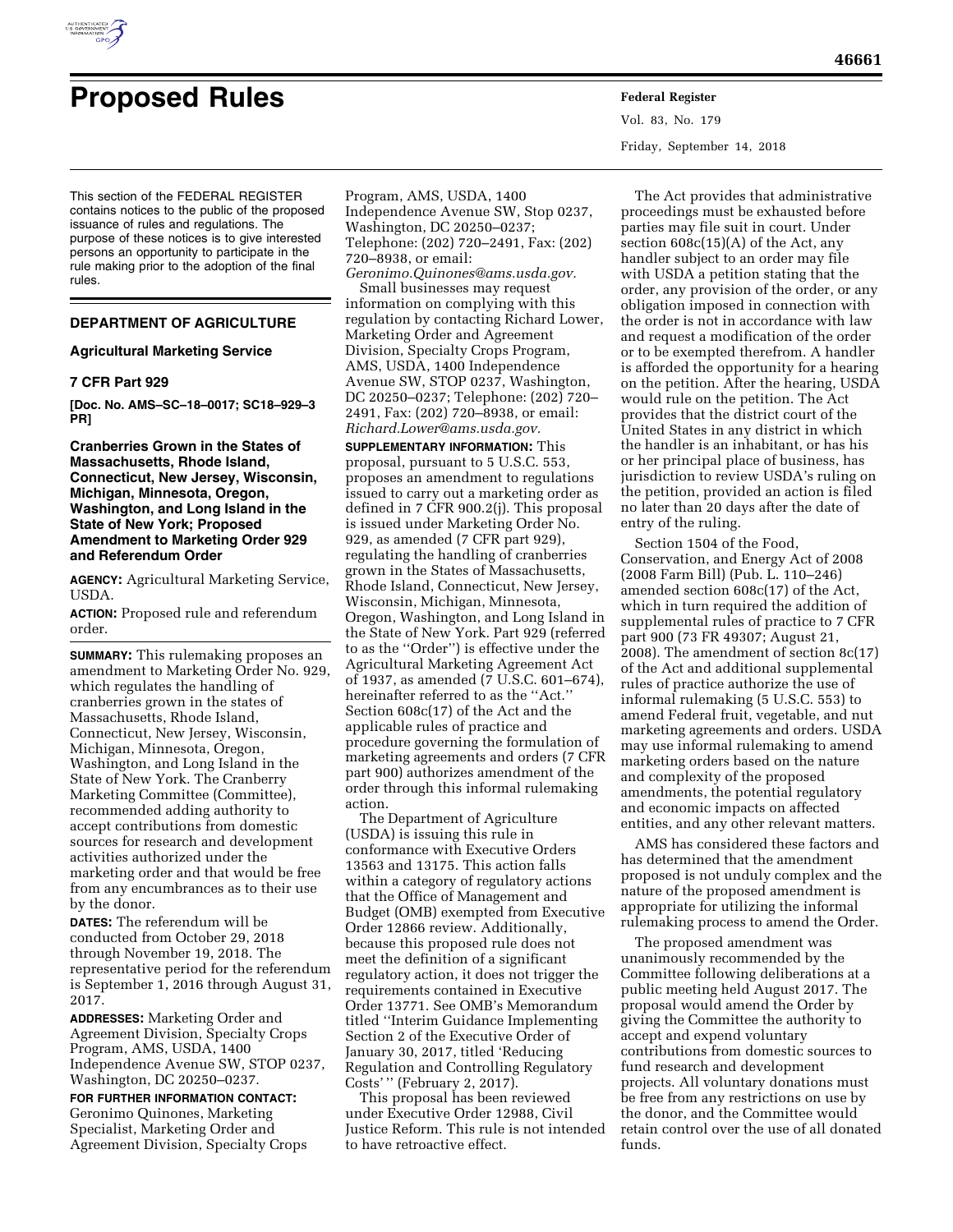A proposed rule soliciting comments on the proposed amendment was issued on April 19, 2018, and published in the **Federal Register** on April 27, 2018 (83 FR 18460). One comment was received. AMS will conduct a producer and processor referendum to determine support for the proposed amendment. If appropriate, a final rule will then be issued to effectuate the amendment favored by producers and processors in the referendum.

The Committee's proposed amendment would amend the Order by authorizing the Committee to receive and expend voluntary contributions from domestic sources for research and development activities.

# **Proposal—Voluntary Contributions**

This proposal would add a new section, § 929.43, Contributions, to the Order. If implemented, this section would authorize the Committee to accept voluntary financial contributions. Such contributions could only be accepted from domestic sources and must be free from any restrictions on their use by the donor. When received, the Committee would retain complete control of their use. The use of contributed funds would be limited to funding program activities authorized under § 929.45, Research and development.

Currently, program operations are solely financed through assessments collected from handlers regulated under the Order. Sources not subject to the Order have expressed an interest in supporting many of the research and development projects currently funded by the Order. However, without the ability to accept financial contributions, the Committee has had to decline these offers. This proposal would authorize the Committee to accept financial contributions. With the potential for additional funding, more research and development projects could be undertaken.

For the reasons stated above, it is proposed that § 929.43, Contributions, be added to authorize the Committee to accept voluntary financial contributions.

#### **Final Regulatory Flexibility Analysis**

Pursuant to the requirements set forth in the Regulatory Flexibility Act (RFA) (5 U.S.C. 601–612), the Agricultural Marketing Service (AMS) has considered the economic impact of this action on small entities. Accordingly, AMS has prepared this final regulatory flexibility analysis.

The purpose of the RFA is to fit regulatory actions to the scale of businesses subject to such actions in

order that small businesses will not be unduly or disproportionately burdened. Marketing orders issued pursuant to the Act, and rules issued thereunder, are unique in that they are brought about through group action of essentially small entities acting on their own behalf.

There are approximately 1,100 cranberry growers in the regulated area and approximately 65 cranberry handlers subject to regulation under the Order. Small agricultural producers are defined by the Small Business Administration (SBA) as those having annual receipts of less than \$750,000, and small agricultural service firms are defined as those whose annual receipts are less than \$7,500,000 (13 CFR 121.201).

According to industry and Committee data, the average grower price for cranberries during the 2016–17 crop year was \$23.50 per barrel, and total sales were around 9.5 million barrels. The value of cranberries that crop year totaled \$223,250,000 (\$23.50 per barrel multiplied by 9.5 million barrels). Taking the total value of production for cranberries and dividing it by the total number of cranberry growers (1,100) provides an average return per grower of \$202,955. Based on USDA's Market News reports, the average free on board (f.o.b.) price for cranberries was around \$30.00 per barrel. Multiplying the f.o.b. price by total utilization of 9.5 million barrels results in an estimated handlerlevel cranberry value of \$285 million. Dividing this figure by the number of handlers (65) yields an estimated average annual handler receipt of \$4.3 million, which is below the SBA threshold for small agricultural service firms. Therefore, the majority of growers and handlers of cranberries may be classified as small entities.

The amendment proposed by the Committee would add a new section, § 929.43, Contributions, to the Order. If implemented, this section would authorize the Committee to accept voluntary financial contributions. Such contributions could only be accepted from domestic sources and must be free from any encumbrances or restrictions on their use by the donor. When received, the Committee would retain complete control of their use. The use of contributed funds would be limited to funding program activities authorized under § 929.45, Research and development.

If the proposal is approved in referendum, there would be no direct financial effect on growers or handlers. This proposal would authorize the Committee to accept financial contributions. With the potential for

additional funding, more research and promotional projects could be undertaken.

Therefore, it is anticipated that both small and large producer and handler businesses would benefit from implementation of this proposal. Additionally, a past referendum concerning a similar action was supported by most eligible producers and processors. However, that referendum failed because the handlers that voted in the referendum did not represent the required minimum 50 percent of the total volume of cranberries processed during the representative period (82 FR 36991).

Alternatives to this proposal, including making no changes at this time, were considered. However, the Committee believes it would be beneficial to authorize the acceptance of financial contributions from domestic sources which would help support research and promotional activities.

#### **Paperwork Reduction Act**

In accordance with the Paperwork Reduction Act of 1995 (44 U.S.C. Chapter 35), the Order's information collection requirements have been previously approved by OMB and assigned OMB No. 0581–0189, ''Generic Fruit Crops.'' No changes in those requirements as a result of this action would be necessary. Should any changes become necessary, they would be submitted to OMB for approval.

As with all Federal marketing order programs, reports and forms are periodically reviewed to reduce information requirements and duplication by industry and public sector agencies. In addition, USDA has not identified any relevant Federal rules that duplicate, overlap, or conflict with this rule.

AMS is committed to complying with the E-Government Act, to promote the use of the internet and other information technologies to provide increased opportunities for citizen access to Government information and services, and for other purposes.

The Committee's meeting was widely publicized throughout the cranberry production area. All interested persons were invited to attend the meeting and encouraged to participate in Committee deliberations on all issues. The Committee meeting was public, and all entities, both large and small, were encouraged to express their views on this proposal.

A proposed rule concerning this action was published in the **Federal Register** on April 27, 2018 (83 FR 18460). Copies of the proposed rule were mailed or sent via facsimile to all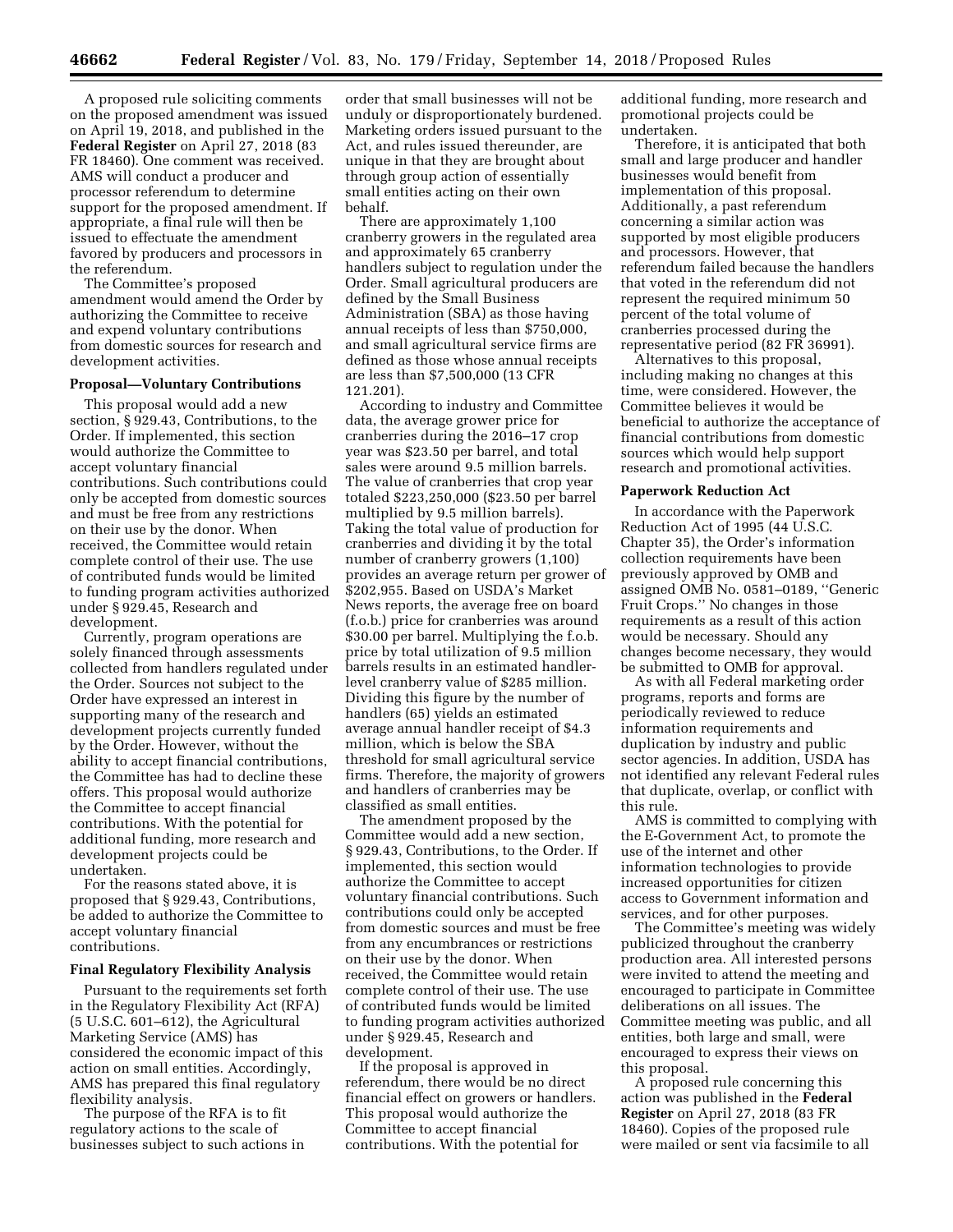Committee members and cranberry handlers. Finally, the rule was made available through the internet by USDA and the Office of the Federal Register. A 60-day comment period ending June 26, 2018, was provided to allow interested persons to respond to the proposal. One comment was received. The comment submitted was not related to this proposal, therefore, no changes have been made to the proposed amendment.

A small business guide on complying with fruit, vegetable, and specialty crop marketing agreements and orders may be viewed at: *[http://www.ams.usda.gov/](http://www.ams.usda.gov/MarketingOrdersSmallBusinessGuide) [MarketingOrdersSmallBusinessGuide.](http://www.ams.usda.gov/MarketingOrdersSmallBusinessGuide)*  Any questions about the compliance guide should be sent to Richard Lower at his previously mentioned address in the **FOR FURTHER INFORMATION CONTACT** section.

#### **Findings and Conclusions**

The findings and conclusions and general findings and determinations included in the proposed rule set forth in the April 27, 2018, issue of the **Federal Register** are hereby approved and adopted.

#### **Marketing Order**

Annexed hereto and made a part hereof is the document entitled ''Order Amending the Order Regulating the Handling of cranberries grown in the states of Massachusetts, Rhode Island, Connecticut, New Jersey, Wisconsin, Michigan, Minnesota, Oregon, Washington, and Long Island in the State of New York.'' This document has been decided upon as the detailed and appropriate means of effectuating the foregoing findings and conclusions. It is hereby ordered, that this entire rule be published in the **Federal Register**.

#### **Referendum Order**

It is hereby directed that a producer and processor referendum be conducted in accordance with the procedure for the conduct of referenda (7 CFR 900.400–900.407) to determine whether the annexed order amending the Order regulating the handling of cranberries grown in the states of Massachusetts, Rhode Island, Connecticut, New Jersey, Wisconsin, Michigan, Minnesota, Oregon, Washington, and Long Island in the State of New York is approved by producers as well as by processors who have frozen or canned cranberries grown within the production area during the representative period. The representative period for the conduct of such referendum is hereby determined to be September 1, 2016 through August 31, 2017.

The agents of the Secretary of Agriculture to conduct such referendum

are designated to be Doris Jamieson and Christian D. Nissen, Southeast Marketing Field Office, Marketing Order and Agreement Division, Specialty Crops Program, AMS, USDA; Telephone: (863) 324–3375, Fax: (863) 325–8793, or email: *[Doris.Jamieson@](mailto:Doris.Jamieson@ams.usda.gov) [ams.usda.gov](mailto:Doris.Jamieson@ams.usda.gov)* or *[Christian.Nissen@](mailto:Christian.Nissen@ams.usda.gov) [ams.usda.gov.](mailto:Christian.Nissen@ams.usda.gov)* respectively.

**Order Amending the Order Regulating the Handling of Cranberries Grown in the States of Massachusetts, Rhode Island, Connecticut, New Jersey, Wisconsin, Michigan, Minnesota, Oregon, Washington, and Long Island in the State of New York 1**

#### **Findings and Determinations**

The findings hereinafter set forth are supplementary to the findings and determinations which were previously made in connection with the issuance of the marketing order; and all said previous findings and determinations are hereby ratified and affirmed, except insofar as such findings and determinations may be in conflict with the findings and determinations set forth herein.

1. The Order, as amended, and as hereby proposed to be further amended, and all of the terms and conditions thereof, would tend to effectuate the declared policy of the Act;

2. The Order, as amended, and as hereby proposed to be further amended, regulates the handling of cranberries grown in the States of Massachusetts, Rhode Island, Connecticut, New Jersey, Wisconsin, Michigan, Minnesota, Oregon, Washington, and Long Island in the State of New York in the same manner as, and are applicable only to, persons in the respective classes of commercial and industrial activity specified in the Order;

3. The Order, as amended, and as hereby proposed to be further amended, is limited in application to the smallest regional production area which is practicable, consistent with carrying out the declared policy of the Act, and the issuance of several orders applicable to subdivisions of the production area would not effectively carry out the declared policy of the Act;

4. The Order, as amended, and as hereby proposed to be further amended, prescribe, insofar as practicable, such different terms applicable to different parts of the production area as are necessary to give due recognition to the differences in the production and

marketing of cranberries produced in the production area; and

5. All handling of cranberries produced in the production area as defined in the Order is in the current of interstate or foreign commerce or directly burdens, obstructs, or affects such commerce.

#### **Order Relative to Handling**

*It is therefore ordered,* that on and after the effective date hereof, all handling of cranberries grown in the States of Massachusetts, Rhode Island, Connecticut, New Jersey, Wisconsin, Michigan, Minnesota, Oregon, Washington, and Long Island in the State of New York shall be in conformity to, and in compliance with, the terms and conditions of the said order as hereby proposed to be amended as follows:

The provisions of the proposed marketing order amending the Order contained in the proposed rule issued by the Administrator on April 19, 2018, and published in the **Federal Register**  (83 FR 18460) on April 27, 2018, will be and are the terms and provisions of this order amending the Order and are set forth in full herein.

# **List of Subjects in 7 CFR Part 929**

Cranberries, Marketing agreements, Reporting and recordkeeping requirements.

Dated: September 7, 2018.

#### **Bruce Summers,**

*Administrator, Agricultural Marketing Service.* 

For the reasons discussed in the preamble, AMS proposes to amend 7 CFR part 929 as follows:

# **PART 929—CRANBERRIES GROWN IN THE STATES OF MASSACHUSETTS, RHODE ISLAND, CONNECTICUT, NEW JERSEY, WISCONSIN, MICHIGAN, MINNESOTA, OREGON, WASHINGTON, AND LONG ISLAND IN THE STATE OF NEW YORK**

■ 1. The authority citation for 7 CFR part 929 continues to read as follows:

**Authority:** 7 U.S.C. 601–674.

■ 2. Add § 929.43 to read as follows:

#### **§ 929.43 Contributions.**

The Committee may accept voluntary contributions to pay expenses incurred pursuant to § 929.45, Research and development. Such contributions may only be accepted if they are sourced from domestic contributors and are free from any encumbrances or restrictions on their use by the donor. The

<sup>1</sup>This order shall not become effective unless and until the requirements of § 900.14 of the rules of practice and procedure governing proceedings to formulate marketing agreements and marketing orders have been met.